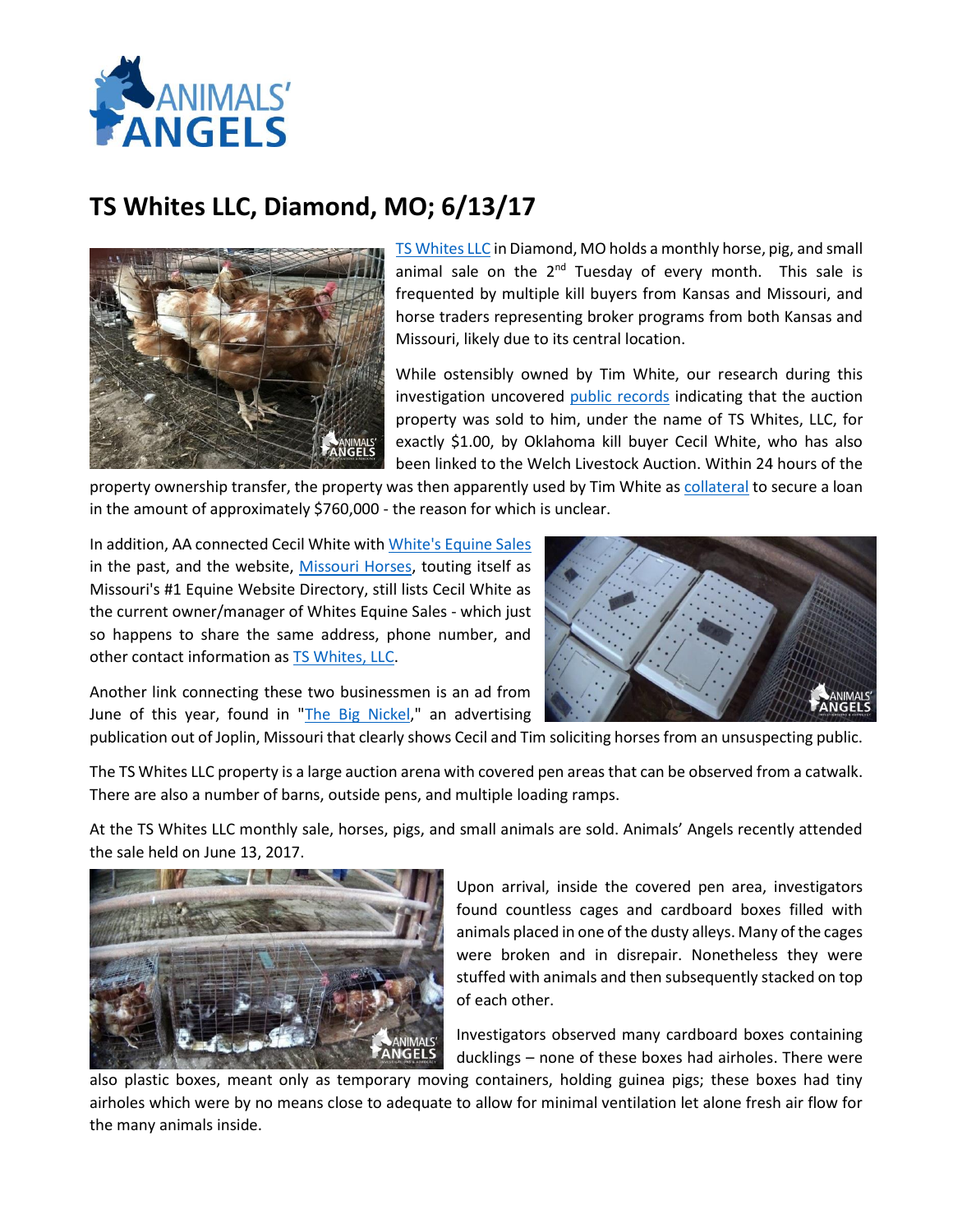

All animals seen were obviously struggling, no doubt due to the heat. It was a minimum of 92 F throughout the day. No water was available to most of the animals and none had been provided by the auction. Several chickens were observed in very poor condition, many with entirely bare behinds due to a complete loss of feathers.

In the pens investigators counted 54 loose horses/slaughter prospects, 18 riding horses, and 7 ponies. No food or water was available. Many horses were in a neglected condition with ribs clearly showing.



Several were covered in scars and/or small bleeding injuries. Most seemed very scared of human touch though it was unknown whether this was due to abuse or simply not being previously handled.



In one of the pens, a chestnut horse had two serious leg injuries that were bleeding profusely, an injured left front knee and a swollen right hind leg with a bleeding fetlock. He was also covered in red sores and scars on his hips, neck, and face. He was in obvious distress, continuously licking his wounds and desperately trying to rest the injured legs. There was no sale tag attached, but he had been placed in the middle of the pen among all the other horses who were clearly destined for sale.

Investigators watched as several people stopped at the pen and looked at the chestnut, even interacted with him, but no one

seemed to be overly surprised or dismayed to find a horse in this condition at the sale. One was overheard saying: "Well, this one isn't going to a good home for sure."

Since this was our first visit to this particular auction, in addition to looking into the condition and treatment of

the animals, it was important for us to assess the behavior and attitude of auction employees and management. Therefore, after documenting the condition of the injured horse, an AA investigator approached the auction's office to discuss the chestnut horse with the grievous injuries and to urge them to provide immediate vet care.

We were met with complete indifference by auction management. No-one seemed concerned or in any way inclined to take action on behalf of the animal who was in their care and therefore their responsibility.



When our investigators inquired if there was an auction vet on the premises to administer vet care to the horse (or any animal in need), they were informed that the vet would be in the pen area, drawing blood for Coggins.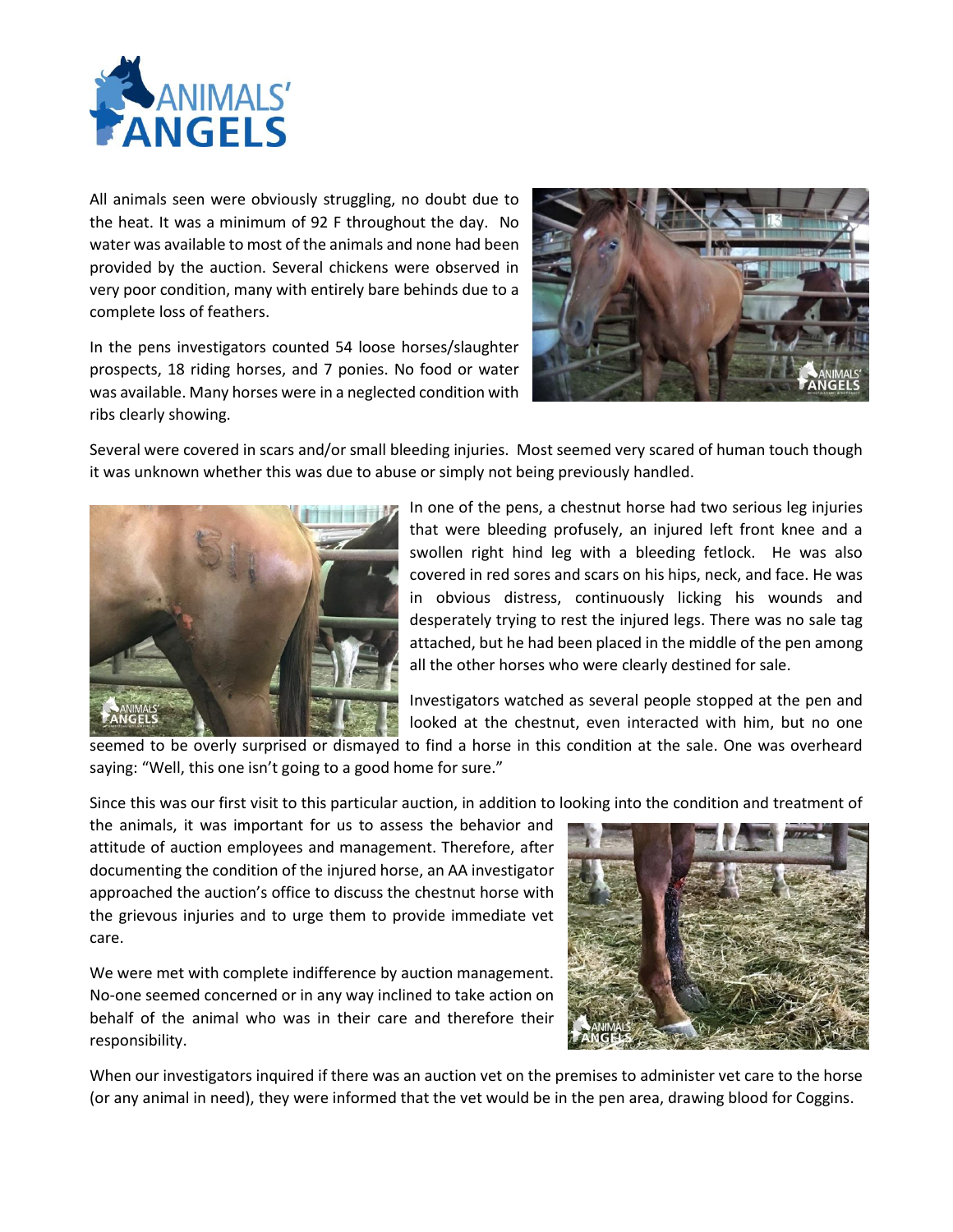



Disappointed in the office's lack of interest in the suffering horse, investigators returned to the pen area to locate the vet, hopeful he or she would take an interest and more important, take action.

After searching the entire pen area with no success, investigators were finally able to locate the vet, who was in fact not in the pen area but rather, he was in a small trailer all the way to the back of the premises. When confronted about the horse, he admitted to accepting the horse for sale, knowing full well about the injuries. He stated that the horse in question was "crazy and

dangerous," and had injured himself. He was not willing to provide any vet care or offer any help for the suffering animal.

Investigators found the vet's statement about the horse being "crazy and dangerous" questionable as they had clearly witnessed several auction goers approach this horse, speak to it, and even touch it, and the horse did not back away, flatten its ears, flinch, toss its head, or show any fear or agitation in any way. Neither did he appear to have any issue being in a pen, surrounded by other horses. For liability reasons alone, one would think the auction would take at least basic precautions if the auction vet truly thought the horse was "crazy and dangerous." And yet, the horse was in a heavily trafficked area, easily accessible by the public, including children. There were no signs posted cautioning the public of a dangerous animal.

After being advised the vet would not assist the injured horse, AA investigators immediately returned to the pen to check on the horse and to call law enforcement. Shockingly, the horse had disappeared. An immediate and complete search of the auction premises was unsuccessful in locating the animal, the horse apparently having been removed completely from the premises or to a closed area out of sight.

Inquiries to auction workers was met with "*What horse*?" Obviously without the horse, there was no way to hold anyone accountable. While nothing could be done at this moment, investigators were in no way going to let this issue rest.

As for the sale itself, circumstances were no better and neither was the attitude of the auction workers. The tack sale started at 5:00 p.m., followed by the horse sale.



Handling by auction employees was completely chaotic and impatient, with a great deal of hitting and poking of the animals. Loose horses were moved to the ring at very fast pace, each one spending just moments inside the ring. Most of the horses were bought by buyer 331 and buyer 316, and were immediately moved from the ring to large pens, divided by buyer.

There was absolutely no regard for aggressive horses or stallions; all were put into pens together, resulting in immediate fighting, kicking, and biting. Rather than show concern or separate the animals, auction staff watched and laughed, apparently finding the fierce fighting and chaos amusing.